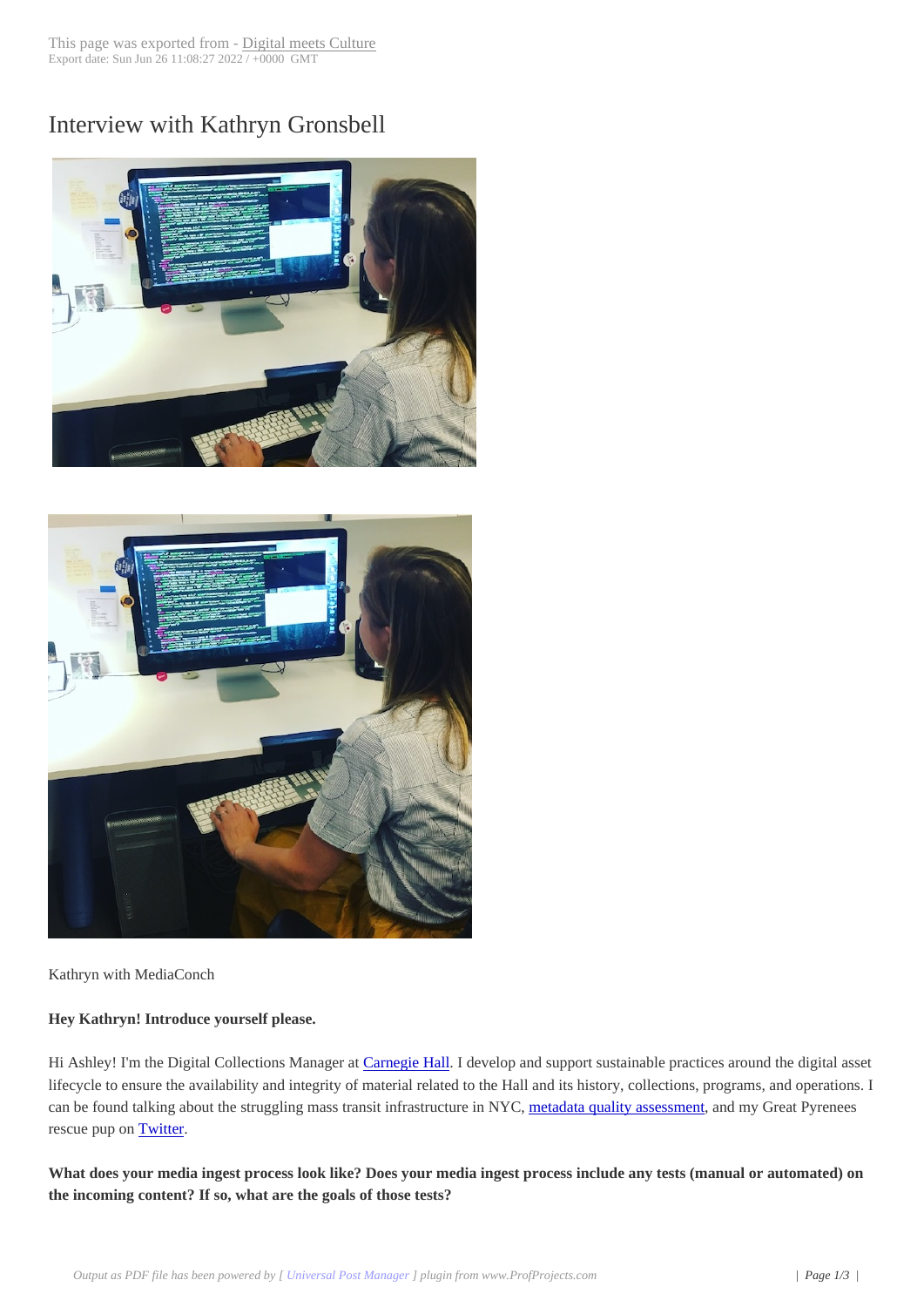In 2012, the Carnegie Hall (CH) Archives started a multi-year initiative to digitize the majority of our physical holdings for preservation and access. We outsource our paper, video, audio, and film reformatting to different vendors and use a digital asset management system (DAMS) to organize, catalog, and present the material. Our quality control (QC) procedures for incoming digitized material are available on Carnegie Hall's **Github**. The process enables control and documented oversight from the point of hard drive / [FTP delivery from a digitizati](https://www.carnegiehall.org/History/Carnegie-Hall-Archives/)on vendor to ingest into our DAMS.

We aim to reduce risk while expediting the review and verification process with the OC procedures. The OC procedures increase our own accountability (How long does it take us to pr[ocess 1](https://github.com/CarnegieHall/quality-control/blob/master/qc-workflow-overview.md) batch? What step is most time-intensive? Where can we expedite work by using different tools or workflows?) and allow us to better vet the continued work of our vendors (Are batches from the same vendor failing the same steps over time?). Another priority of the QC workflow is the ability to actually do it - the work is split between me and our Asset Cataloger, Lisa Barrier.

# **Where do you use MediaConch? Do you use MediaConch primarily for file validation, for local policy checking, for in-house quality control, for quality testing for vendor files?**

Our primary use case for MediaConch is local policy checking against the digitization specs. We outsource our digitization, so quality testing the vendor output is a built-in function of our policy checking. We chose to balance manual review with automated testing: we perform manual visual/aural QC on 25% of a batch (or more, if the batch is small) and run MediaConch against the entire batch. I wrote a script which summarizes the MediaConch output to help expedite the review process for this step. We save MediaConch reports to an internal network drive for future use - we hope to build a digital repository in which we can submit submission information packages (SIPs) which contain information like the XML metadata from vendors and MediaConch reports.

#### **At wha[t point in the](https://github.com/CarnegieHall/quality-control/tree/master/mediaconch) archival process do you use MediaConch?**

MediaConch is part of Carnegie Hall's pre-ingest procedures.



Carnegie Hall Github page for MediaConch commands with terminal window

**[Do you use MediaConch for MKV/FFV1/LPCM video files, for](http://www.digitalmeetsculture.net/wp-content/uploads/2017/07/kg-mediaconch-summary.png) other video files, for non-video files, or something else?** Our specs vary by source format, so we pass a variety of things through MediaConch (audio and video). We will be reviewing and likely revising our digitization specs in the next year, and MediaConch's ability to support Matroska, FFV1, etc. may play a role in our decision-making process.